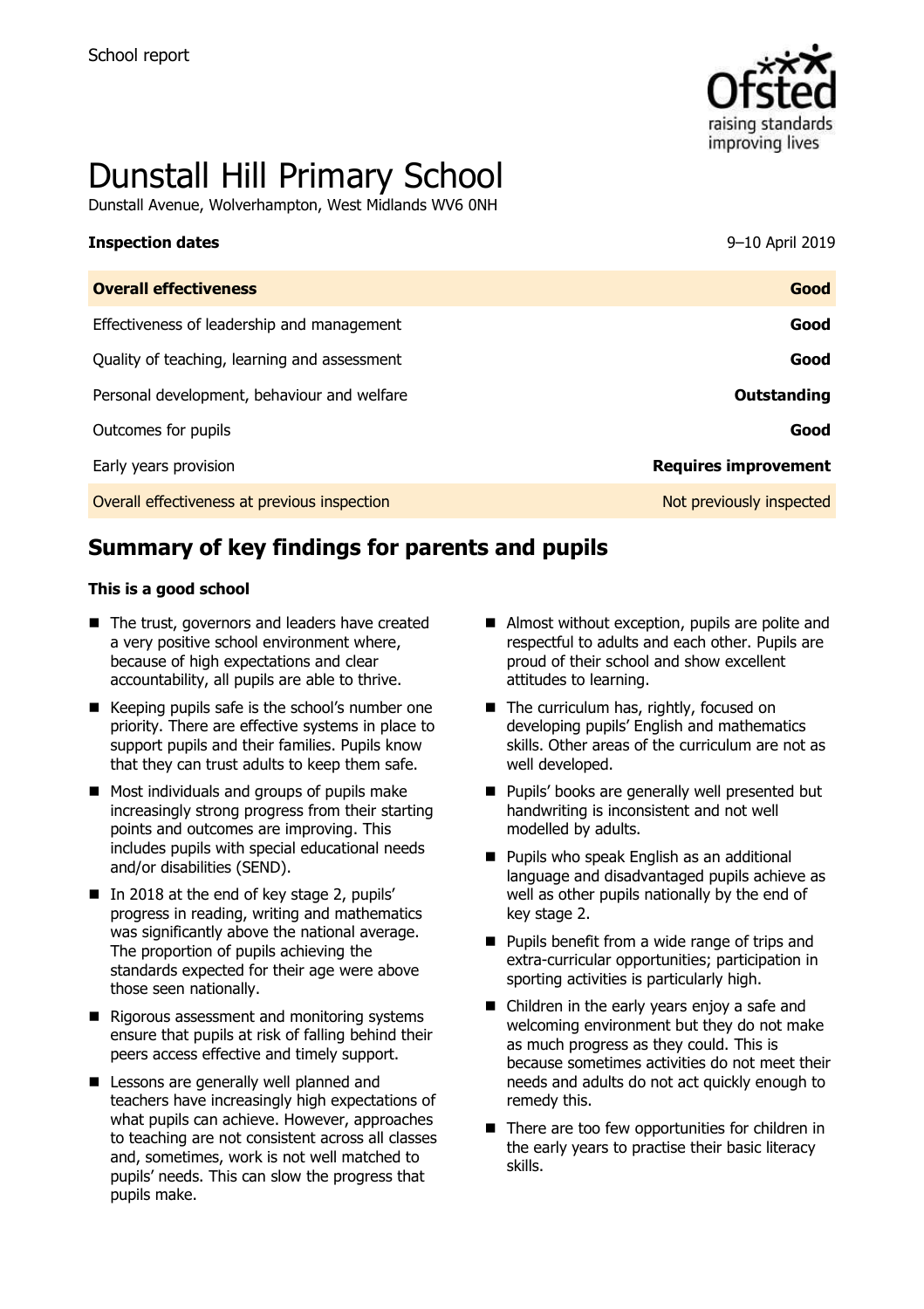

# **Full report**

### **What does the school need to do to improve further?**

- Improve the effectiveness of leadership and management, by:
	- further developing the curriculum to ensure that it is broad and balanced and meets the needs of the school community.
- Further improve the quality of teaching, learning and assessment by ensuring that:
	- teaching is of a consistently high standard so that all pupils are challenged effectively and tasks are well matched to their needs, enabling more pupils to make strong progress from their different starting points
	- pupils apply their handwriting skills consistently across the school and that teachers model these expectations for pupils.
- $\blacksquare$  Further improve outcomes in the early years by ensuring that:
	- reading and writing have a higher profile and children have frequent opportunities to practise their reading and writing skills
	- activities are well matched to children's needs and have a clear purpose
	- staff ask questions to deepen children's understanding and develop their communication skills by requiring them to give full answers
	- staff have a greater awareness of when to intervene to move children on in their learning
	- staff address children's misconceptions quickly.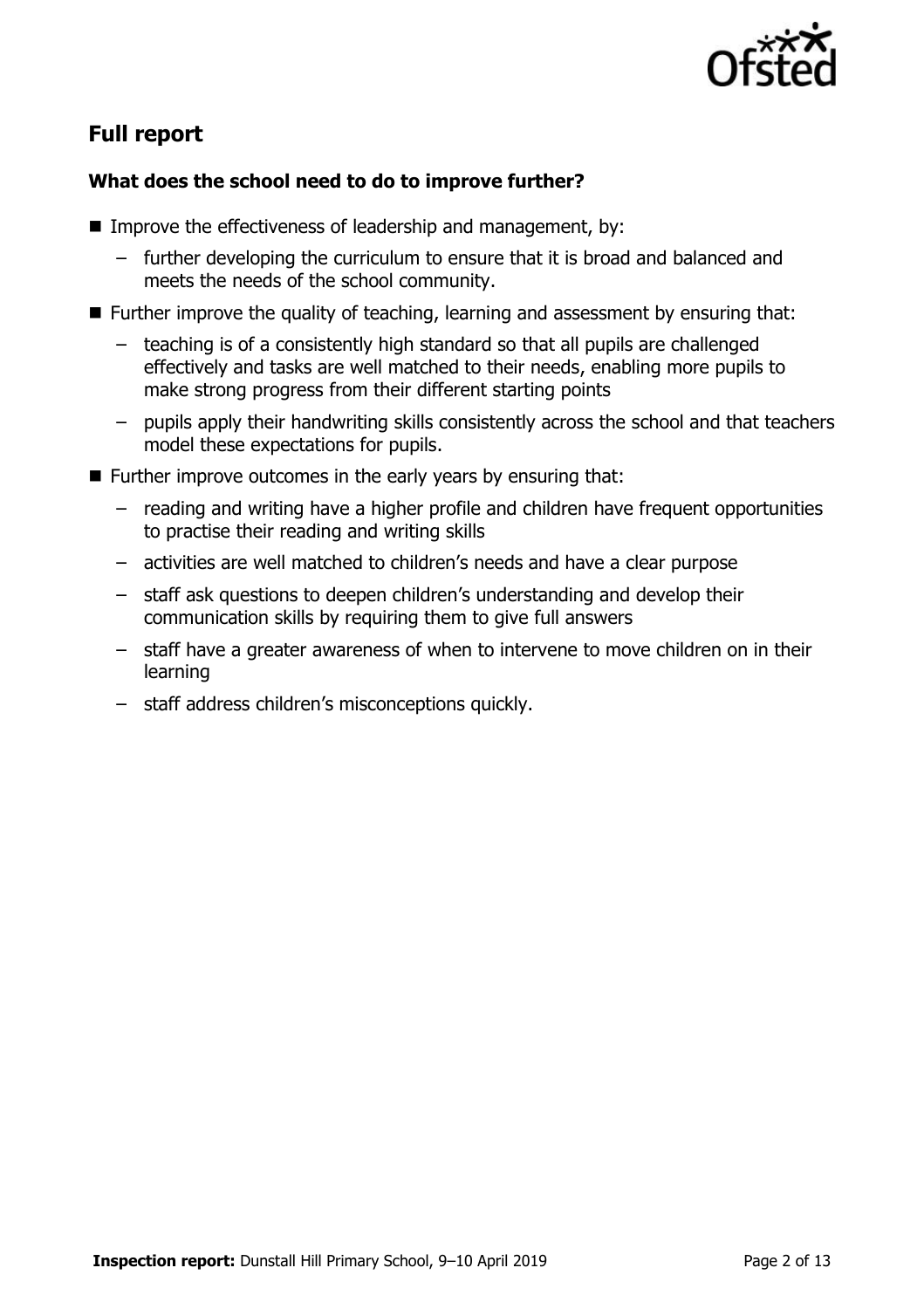

# **Inspection judgements**

#### **Effectiveness of leadership and management Good**

- Since joining Perry Hall Multi-Academy Trust, the quality of education provided by the school has improved considerably. Governors and leaders are highly ambitious about what can be achieved. They provide strong direction and there are clear systems in place to secure developments. As a result, the school has gained the trust of the local community and is ensuring that pupils now make more rapid and sustained progress.
- Leaders have high expectations of everyone. They have introduced a wide range of policies and procedures to ensure that improvements are made and targets are achieved. Staff morale has improved and almost all staff are highly supportive of the changes that have been made. Raised expectations have brought about improvements in the quality of teaching and learning and the work of current pupils.
- Staff at all levels, including those who are new or less experienced, understand their roles and responsibilities and there are clear lines of accountability in place. They are well supported through access to regular training opportunities, including coaching and mentoring. This helps to ensure that there is sufficient capacity in school to maintain and secure future developments.
- Leaders have, rightly, focused their attention on ensuring that the quality of English and mathematics teaching is high. This has had a positive impact on pupils' progress across the school. Leaders have also ensured that pupils have access to a broad curriculum based on the requirements of the national curriculum. However, not all subjects are equally well developed. For example, modern foreign language teaching does not enable pupils to make substantial progress in one language.
- The curriculum is based around a series of topics. These are supported by long-term plans that help teachers to link new learning to facts and skills pupils have previously learned. For example, during the inspection Year 6 pupils revised their knowledge about how to build a simple circuit at the start of a new topic on electricity. However, work in pupils' books shows that on some occasions activities do not build on prior learning but repeat it with little progression, and contain little challenge for the most able pupils. Teachers sometimes adapt the content of topics to meet the interests of their pupils. This helps to engage the pupils in their learning, but it is more difficult for leaders to track what has been taught and learned. As a result, the curriculum does not yet fully meet the needs of all pupils.
- Staff take every opportunity to widen pupils' range of experiences and enhance their learning, for example trips and visitors help bring topics to life. Year 6 pupils thoroughly enjoy the opportunity to go on a residential trip with pupils from other schools in the trust. Pupils also benefit from an extensive range of extra-curricular opportunities, including sports, music and craft-based activities.
- Leaders and staff make a strong contribution to pupils' spiritual, moral, social and cultural development. For instance, the school actively celebrates the diverse make up of the school community alongside celebrating a wide range of festivals from different faiths. Pupils are tolerant of each other and they are clear that everyone should be treated with respect, regardless of their background. The school encourages pupils to support the wider community, for example through fundraising for charity. Pupils also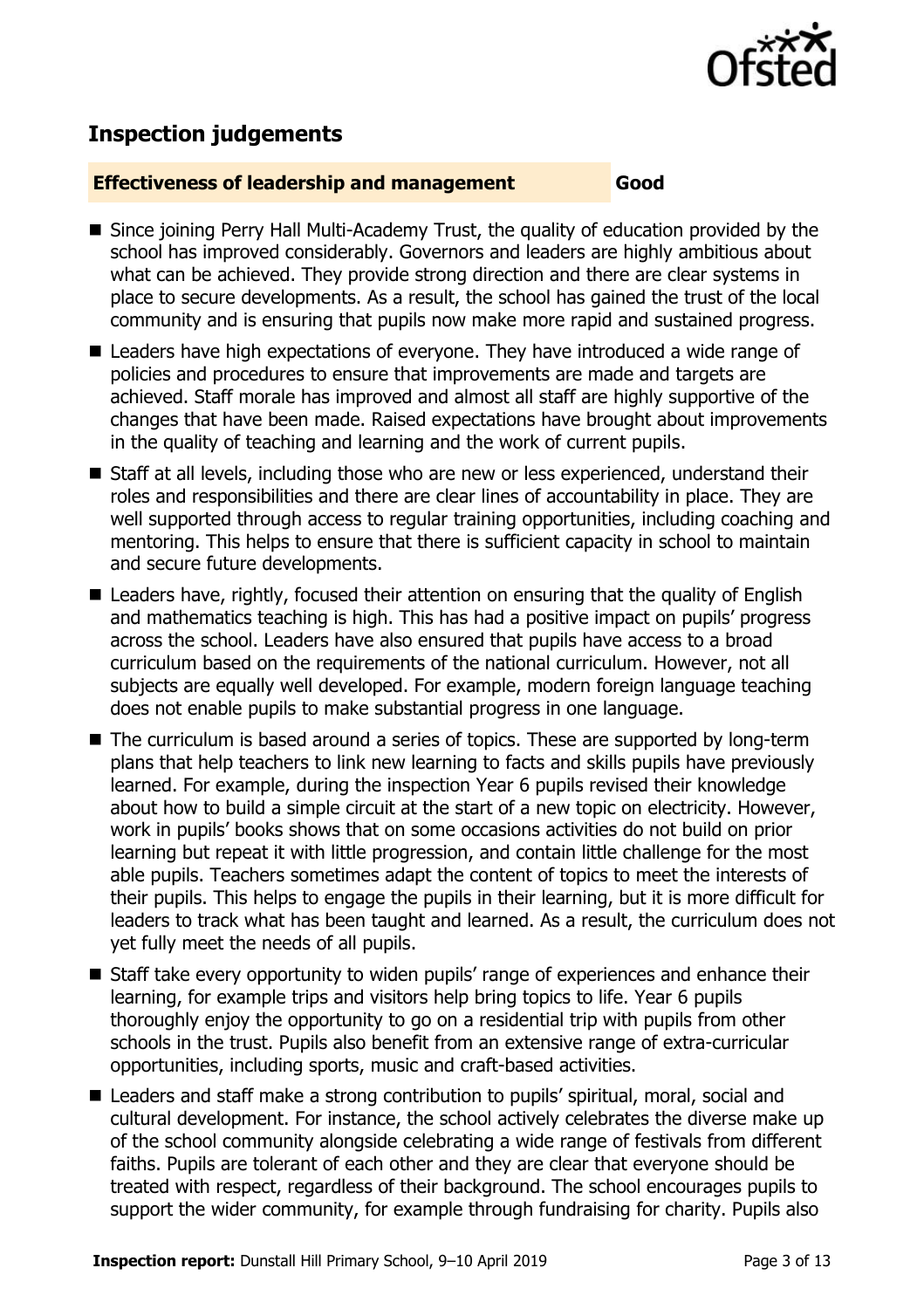

work with pupils from across the trust, broadening their experiences. As a consequence of these many opportunities, pupils are well prepared for life in modern Britain.

- The school has effective systems in place to support the many pupils and their families who speak little English when they first arrive in school. These include early assessments and rapid access to appropriate language teaching, including phonics. The school uses an 'EAL buddy' system, where the newly arrived pupil who speaks English as an additional language is supported by a pupil in school who speaks the same home language. Pupils who have been part of this programme are proud of their involvement. These systems have been shown to help pupils make rapid progress and catch up with their peers.
- Identification and support for pupils with SEND has become increasingly accurate and effective. The school now has a knowledgeable team in place to ensure that pupils receive timely and focused interventions. Funding to support pupils with additional needs is used well and its impact is carefully tracked. The school has developed close links with parents. Those spoken to commented positively on how well the school meets the needs of their children.
- **Pupil premium funding is used effectively to support disadvantaged pupils through** appropriate interventions. Staff review and share good practice from within school, the trust and nationally. Leaders regularly check the progress that disadvantaged pupils are making and work with staff to ensure that teaching approaches are adapted to meet pupils' specific needs. As a result, disadvantaged pupils make increasingly good progress in all subjects.
- The primary physical education (PE) and sport funding is used successfully to improve pupils' participation in sport. After-school sports clubs are extremely well attended, with a large majority of key stage 2 pupils regularly taking part. The range of clubs on offer reflects pupils' interests and include taekwondo, gymnastics, football and netball. Training for staff is helping to ensure that the quality of PE teaching across the school is strong and that there is a long-term, sustainable impact of the funding.

### **Governance of the school**

- Many governors on the local governing body are also members of the board of trustees. This was a deliberate decision made when the school opened to secure robust and effective governance. Their leadership, along with that of the chief executive officer, has had a positive impact on all aspects of the school, providing clear, strategic direction and enabling the school to make rapid progress. More recently, new governors have joined the local governing body with the intention that, in time, the trustees will step back.
- Governors have a good understanding of the school's strengths and priorities for further development. They are well informed of the school's current position through termly updates from the headteacher. Governors take steps to check the accuracy of the information that leaders provide and they hold leaders to account for improvements. Governors fulfil their statutory roles effectively. They access appropriate training to support them in their roles, including safeguarding.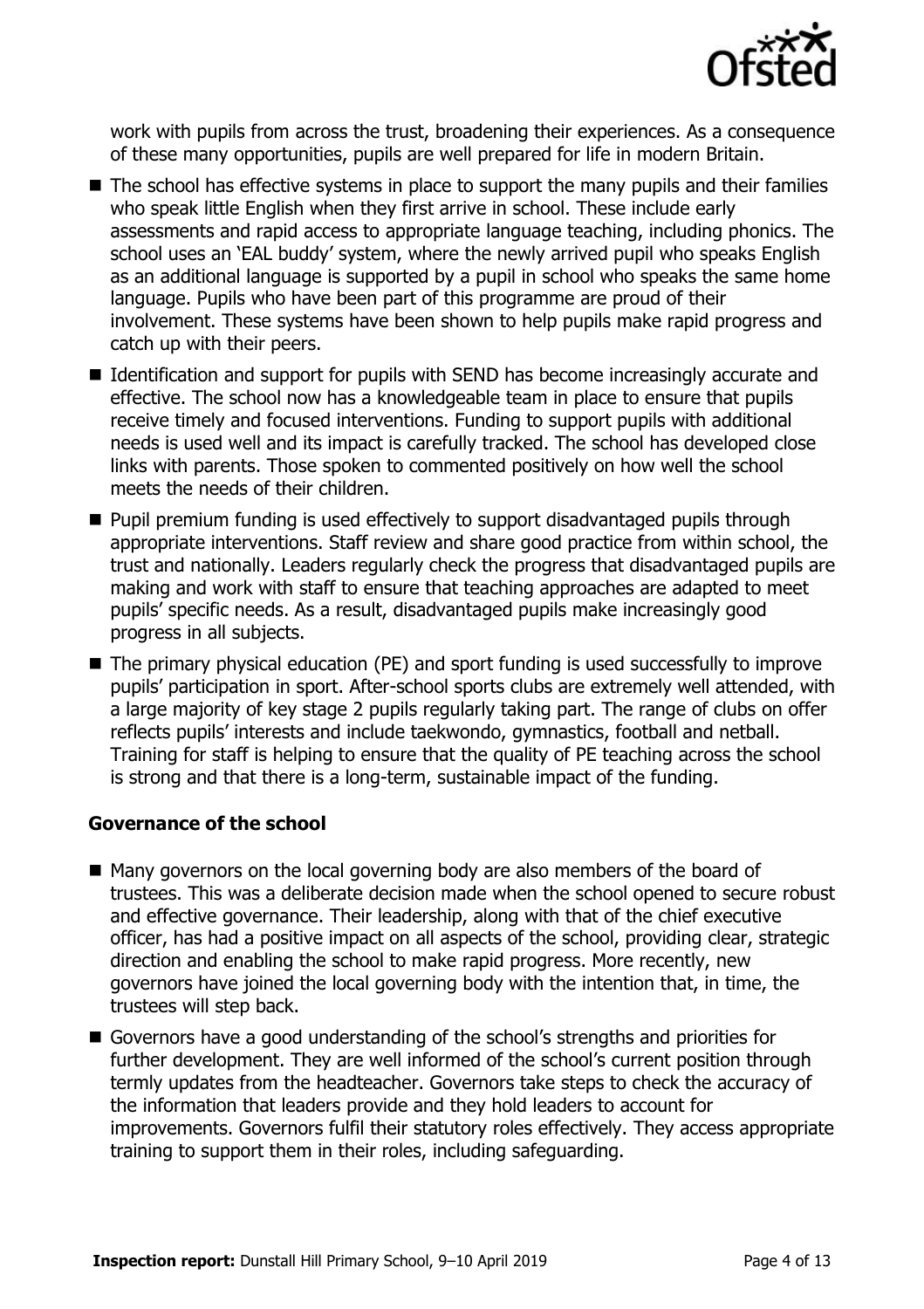

### **Safeguarding**

- The arrangements for safeguarding are effective.
- Ensuring that children are safe is the number one priority for governors, leaders and staff, and the school has a strong culture where all staff know that safeguarding is everyone's responsibility. As a result, the school is a safe environment for pupils and they are always well cared for.
- The school is a School of Sanctuary for pupils and families and, as such, is recognised as a safe and welcoming place for everyone in the school community. Leaders are justifiably proud of the school's role in providing a place of safety and inclusion for all. Pupils and their parents report feeling safe in school.
- All staff have regular and appropriate training to understand their responsibilities in keeping pupils safe and they are vigilant in looking out for indicators of risk or harm.
- The safeguarding team are diligent in maintaining appropriate, confidential records relating to any safeguarding concerns. When appropriate, the team shares information with external agencies and they are persistent in following up concerns as necessary.
- Leaders ensure that appropriate checks are carried out on all adults appointed to work at the school.

#### **Quality of teaching, learning and assessment Good**

- Teaching is increasingly successful across key stages 1 and 2. This is because of clear direction from leaders, a strong focus on professional development and revised approaches to the teaching of reading, writing and mathematics. Many staff now teach with greater confidence and understanding. Their subject knowledge has developed and they have a better understanding of the standards pupils should be reaching. These changes have resulted in higher expectations of pupils and they are making a positive difference to the quality of pupils' work. However, these high standards are not yet consistent across the school and there remains some variability in the quality of teaching and learning.
- **Pupils clearly enjoy their learning and there are very strong relationships evident in all** classrooms. Additional adults are generally used well to support pupils with their work.
- **Effective questioning helps to consolidate and deepen pupils' understanding. Adults use** subject-specific vocabulary correctly and model answers for pupils, who are encouraged to respond in full sentences. This supports the development of pupils' spoken English.
- Teachers working in the same year group plan together to ensure that pupils experience similar activities. Lessons are planned to cater for pupils' different needs, particularly in English and mathematics. However, there is sometimes a mismatch between the planning and what is taught in the lesson. For example, most-able pupils may spend time on a task that is too easy for them or they may not be moved on to the next task quickly enough. Conversely, lower-ability pupils may be given too much information, leading to confusion. This mismatch can affect the amount of progress that pupils make.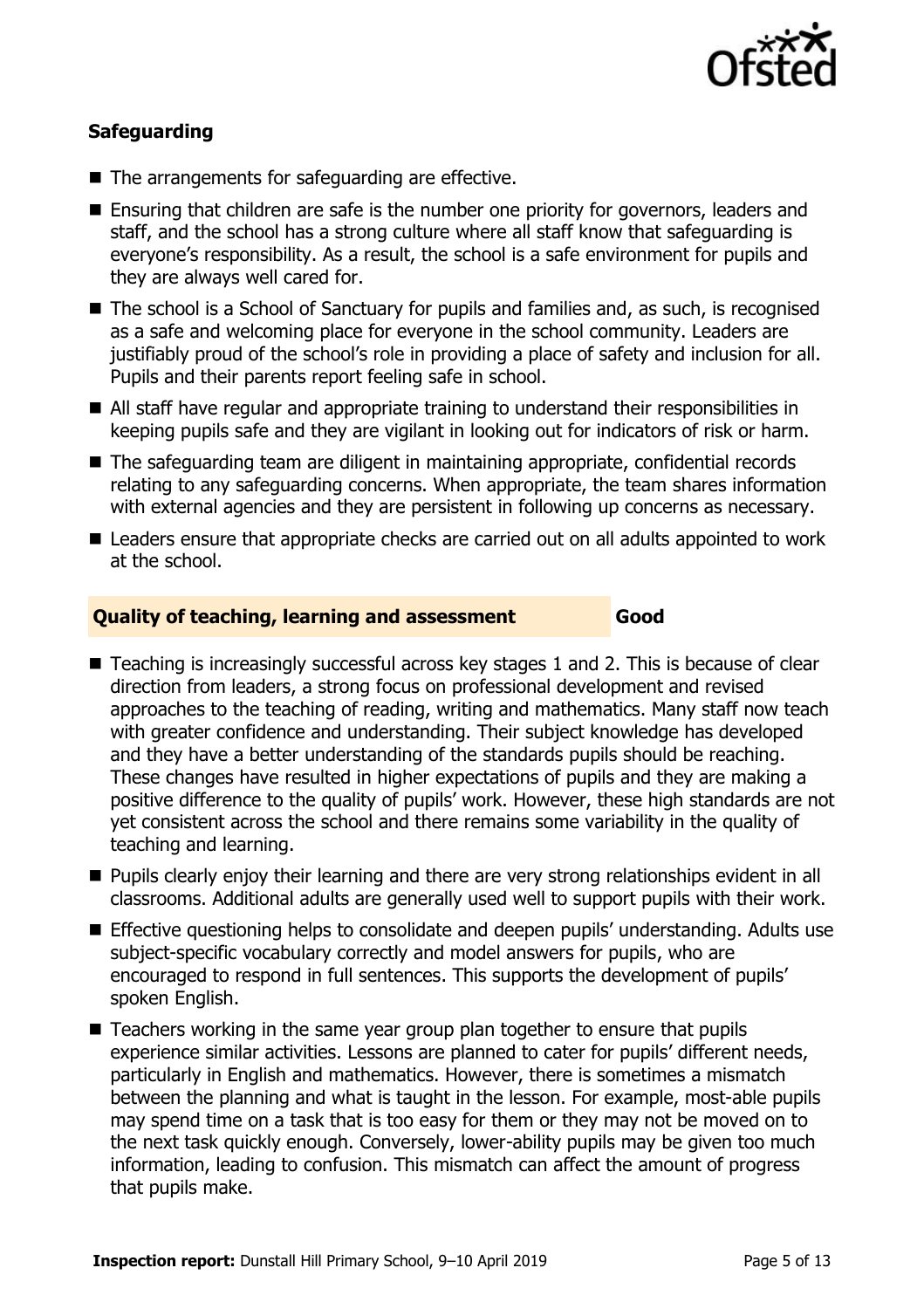

- Reading has a high priority across the school. Most phonics teaching is now strong and this enables pupils, including those new to learning English, to make good progress. Phonics sessions are engaging and pupils apply their phonics skills to read new and unfamiliar words well. The development of pupils' vocabulary and reading skills are threaded across the curriculum. These factors, along with an expanding school library, are helping to raise the profile of reading across the school.
- Opportunities to develop pupils' writing skills are often linked to books or topic work to provide a context and purpose for writing. Leaders have introduced a structured approach to support pupils' writing that focuses on developing pupils' academic language. For example, during the inspection, pupils were using stem sentences such as 'I think this because...' to support their understanding of why Christians celebrate Easter. Pupils' books show that writing skills are developing more rapidly than before. An approach to support pupils' spelling and punctuation has been introduced recently, but it is too soon to see the impact of this in pupils' work.
- **Pupils' books are generally neat and well kept. Handwriting is taught throughout the** school but pupils are not using it consistently in their everyday work. This slows the speed at which they can write. Teachers do not routinely model the expected style of writing in their own work and expectations are unclear.
- In most year groups, pupils are now making strong progress in mathematics. For example, in Years 5 and 6 pupils have regular opportunities to solve mathematical problems and use their reasoning skills to deepen their understanding. All pupils work on the same topic and tasks are adapted to ensure that they are appropriately challenging. Teachers have high expectations of what pupils can achieve. On the other hand, the progress of pupils in Year 1 is being slowed because teachers have not ensured that the pupils can use specific resources independently and with confidence.
- Subject leaders provide increasingly effective support for class teachers. They are clear on areas of strength and those requiring further improvement.
- Rigorous assessment and monitoring systems are used carefully to track pupils' progress in English and mathematics. Actions are taken to support any pupils who are at risk of falling behind. Assessments are regularly checked for accuracy by school leaders and teachers from across the trust. When pupils move year group, teachers agree the standards at which each pupil is working to maintain high expectations.

### **Personal development, behaviour and welfare <b>COUNG COUTS** Outstanding

### **Personal development and welfare**

- The school's work to promote pupils' personal development and welfare is outstanding. The school values of determination, respect, positivity and success are central to the work of the school and they are regularly referred to by both staff and pupils. All pupils benefit from belonging to the strong school community.
- **Pupils demonstrate positive attitudes to learning. They are enthusiastic, listen** attentively and respond well to adults' questioning. They speak very positively about the school, and older pupils recognise how it has changed for the better in recent years. The great majority of pupils cooperate and socialise well together.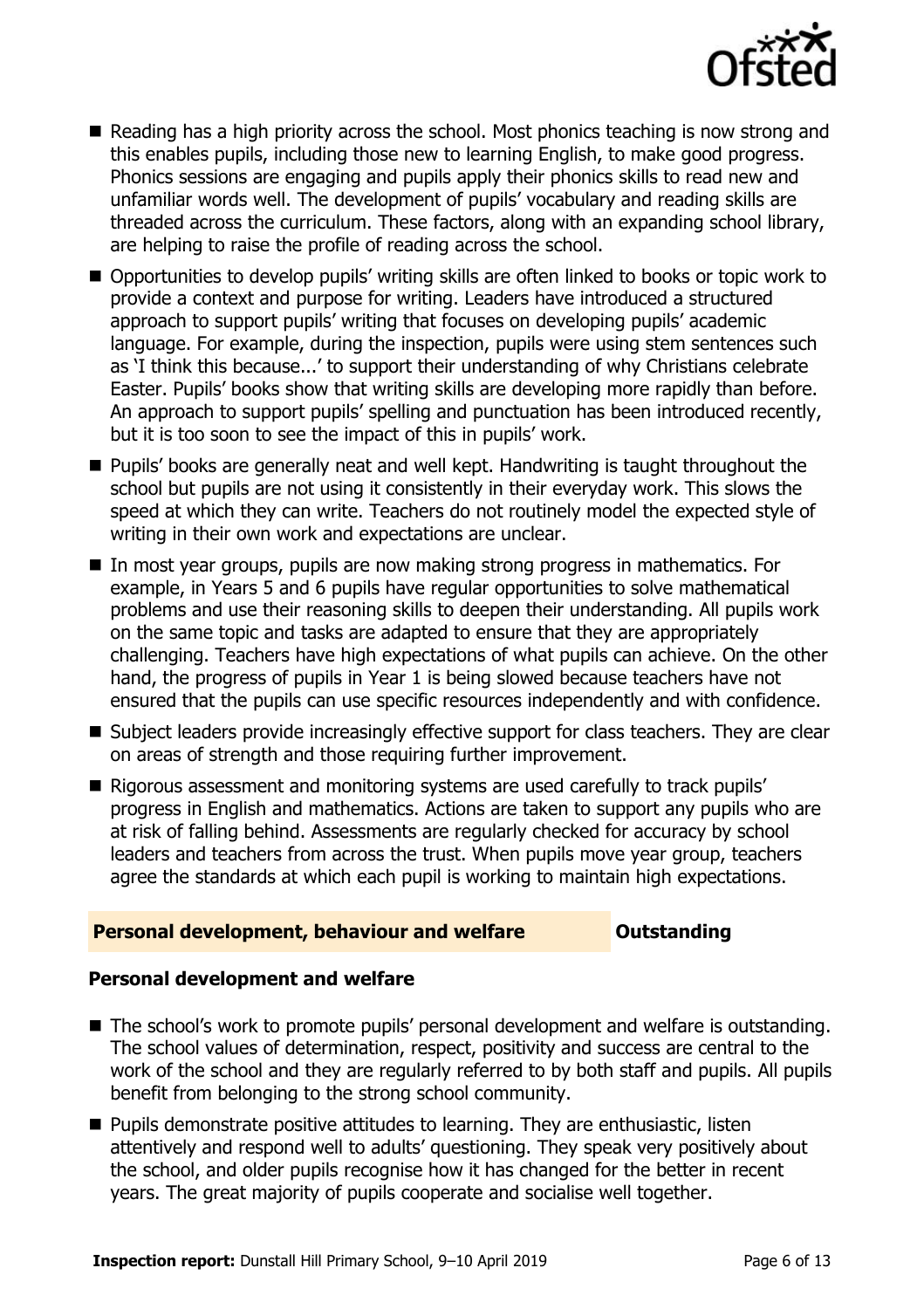

- **Pupils are encouraged to eat healthily and most make healthy choices at lunchtime.** There is a strong focus on physical health and being active. This is promoted through the wide range of after-school clubs as well as activities available at breaktimes.
- **Pupils are taught how to keep themselves safe, for example when online or in relation** to stranger danger. The school nurse and police community support officer regularly speak to pupils about aspects of keeping safe and healthy. Pupils are confident that there is a trusted adult that they can speak to if they are upset or they use their class 'worry box'. Pupils are confident that any issues will be dealt with quickly.
- **Pupils have many opportunities to contribute to school life through a range of school**wide responsibilities, such as head boy and girl, eco-warriors, play buddies, digital ambassadors and school council representatives. Pupils take these roles seriously and are proud to undertake them. Pupils also value the opportunity to take part in 'coaching circles', where pupils from Reception to Year 6 come together to share experiences and build links. Pupils feel that this approach is helping them to get to know pupils who they might not have spoken to otherwise. These opportunities are helping to prepare the pupils well for the next stage in their education.
- $\blacksquare$  The pastoral support available to families is a strength of the school, for example through adult literacy classes, practical day-to-day help or securing access to other services.
- A breakfast club provides a calm and welcoming start to the day. This has had a positive impact on attendance for some pupils with a history of previously poor attendance or punctuality.

### **Behaviour**

- The behaviour of pupils is outstanding. Pupils are extremely polite and well mannered. Their behaviour around school is of a very high standard. For example, in the lunch hall pupils are self-regulating and need no reminders about expectations. Similarly, at breaktime pupils follow well-known routines.
- There is a clear behaviour system in place which is understood by pupils. This is focused on rewarding pupils who behave well. Pupils feel that it is applied fairly and consistently. Leaders carefully record all incidents of unwanted behaviour, including those which are very minor, to track patterns and minimise the risk of repetition.
- **Pupils understand what bullying is and the various forms that it may take. They are** clear that incidents of bullying and poor behaviour in school are rare. When they do occur, they are dealt with appropriately and parents are informed.
- Attendance has a very high priority across the school and pupils understand the importance of coming to school regularly and on time. There are regular rewards and assemblies to celebrate good attendance for individuals and classes. Leaders track attendance carefully and promptly follow up any absence. They are alert to the possibility of children going missing from education and work with external agencies to minimise any risk.
- Overall, school attendance remains a little below the national average and the proportion of pupils who are regularly absent is above the national average. Attendance is, however, subject to a range of factors including high pupil mobility,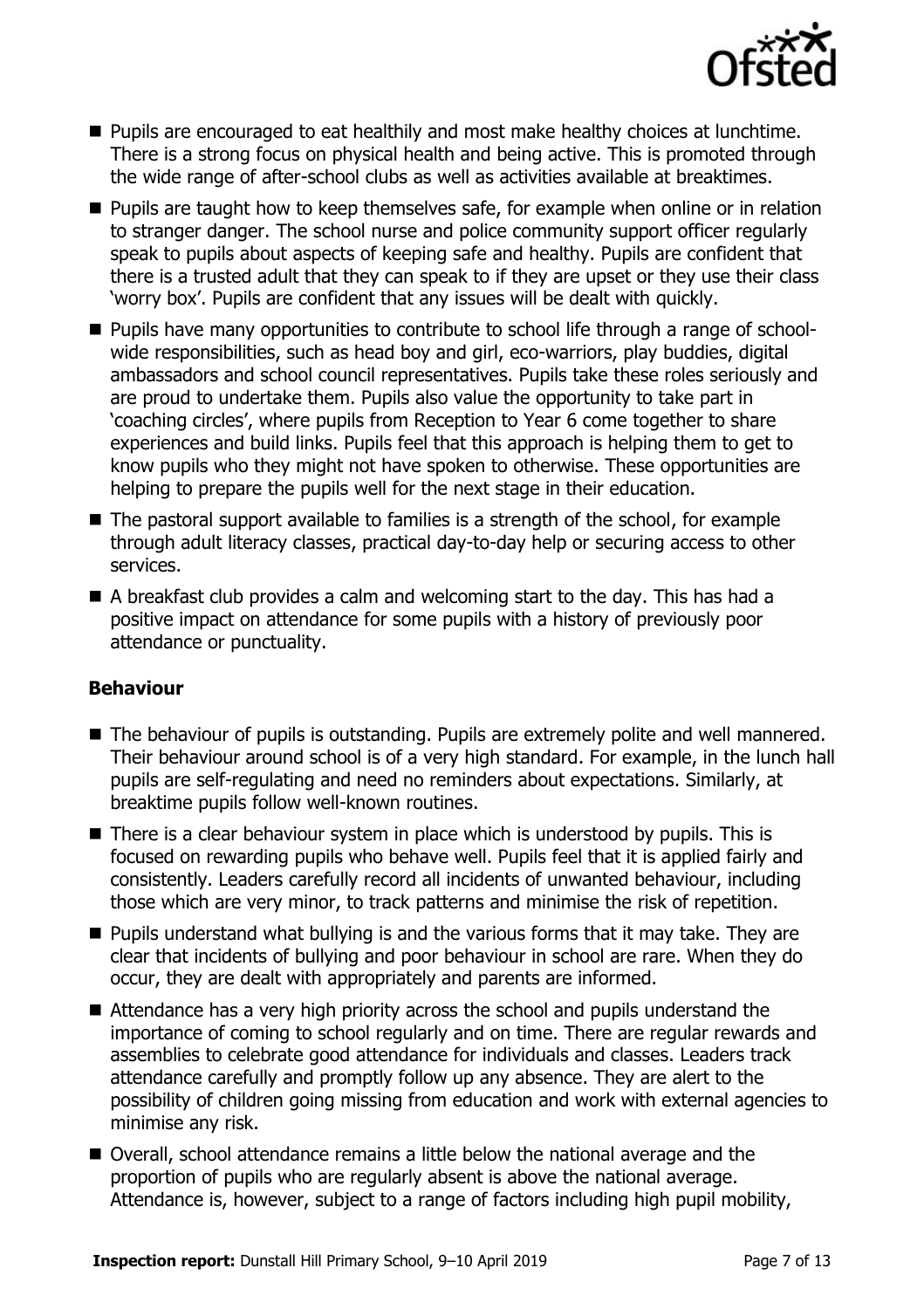

term-time holidays and religious observance. Leaders take all steps within their power to discourage families from taking holidays during term time, including issuing penalty notices. Leaders work closely with the local authority and strictly follow their guidelines, for example before removing a pupil from the school roll. Leaders are also highly proactive in securing pupils' attendance at school whenever possible. Their actions include providing a breakfast club, pastoral support for families and collecting pupils from home if parents cannot bring them to school.

#### **Outcomes for pupils Good**

- Outcomes have improved since the school opened. Pupils' progress across key stage 2 has been strong for the last two years and was significantly above that seen nationally in reading, writing and mathematics in 2018. This includes disadvantaged pupils and those who had low prior attainment. Pupils' attainment in reading, writing and mathematics at the end of key stage 2 was above the national average in 2018. Disadvantaged pupils' attainment was higher than that of other pupils nationally.
- Attainment and rates of progress for pupils who speak English as an additional language are strong, and above the national average for all pupils. This is particularly the case for pupils attaining the higher standards. Pupils who attend the school for at least two years make stronger progress and attain more highly than those who are more recently arrived.
- $\blacksquare$  For the last two years, attainment at the end of key stage 1 has been low and well below the national average, especially for boys and those who speak English as their first language. However, these pupils had made strong progress from the end of the early years and narrowed the attainment gap with other pupils nationally.
- Most current pupils, including boys and those who are disadvantaged, are making good progress and any gaps in attainment are narrowing. The school's own information is supported by work seen in pupils' books and during lessons. In some year groups, however, progress is more variable and while pupils are making progress it is not as strong as in other year groups. This is closely linked to where teaching is less consistently effective.
- The progress of individuals and groups of pupils is carefully tracked, and interventions are put in place as necessary. These are regularly reviewed and amended. Pupils with SEND are now making stronger progress from their starting points than was previously the case.
- $\blacksquare$  Due to increasingly high-quality phonics teaching, more pupils met the expected standard in the national phonics screening check at the end of Year 1. However, this proportion remained below the national average in 2018. Pupils who are new to learning English make rapid progress in learning to read.

### **Early years provision Requires improvement**

■ Many children come into the early years with knowledge and skills well below those which are typical for their age. Over the last three years, the proportion of children achieving a good level of development has increased year on year but it remains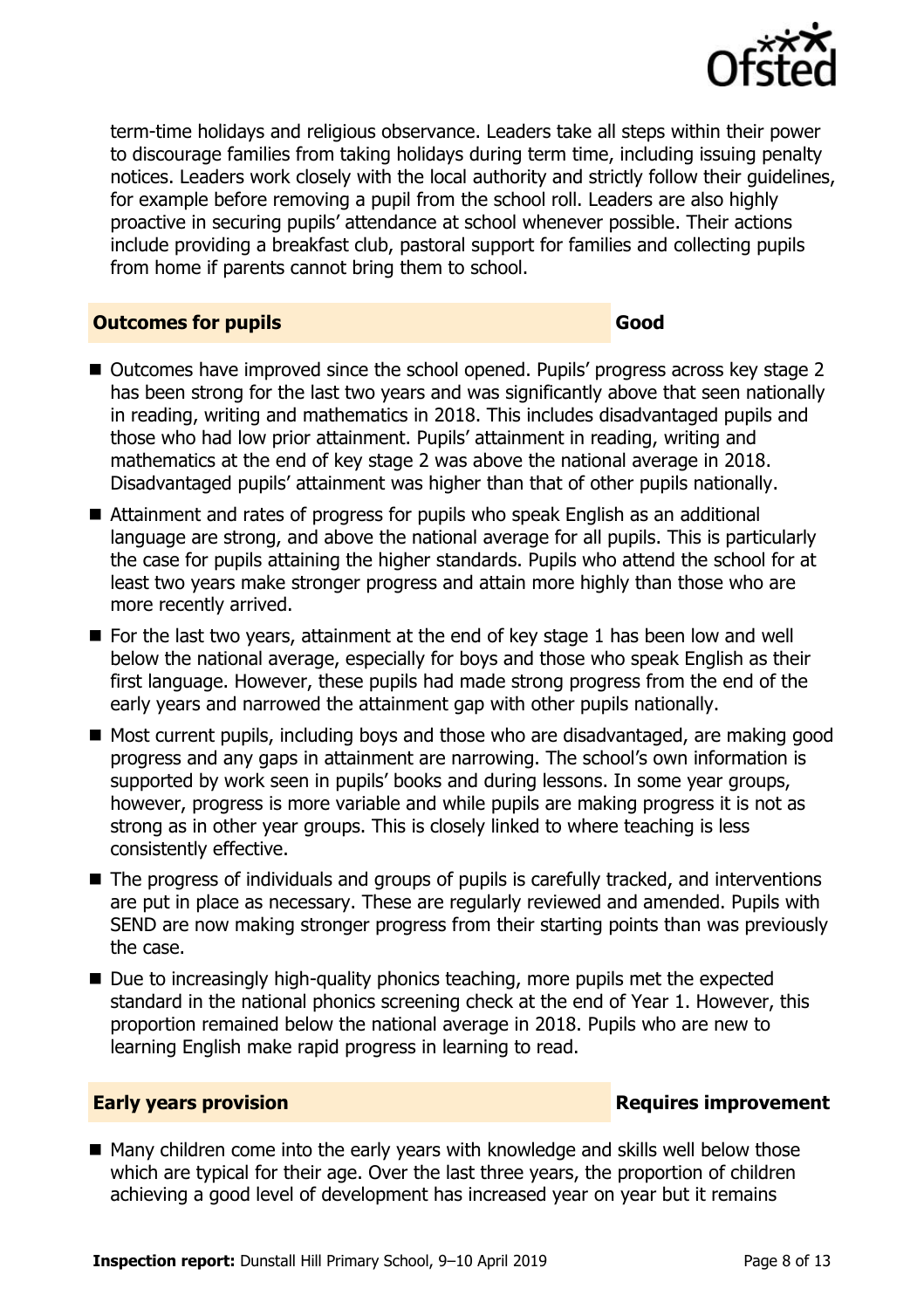

significantly below the national average. Teachers in the early years and key stage 1 work together to ensure that all children can make a positive start when they move into Year 1.

- Safeguarding procedures are effective and welfare reguirements are met fully. Additional funding is targeted appropriately to support the needs of children with SEND and those who are disadvantaged, for example to provide one-to-one support when required.
- The early years team have benefited from access to a range of training programmes, and the early years leader has introduced several changes to the provision. For example, all adults are now clear on the next steps each child needs to take in their development. However, not all adults are using this information effectively to help the children make progress. Consequently, adults are missing opportunities to develop children's knowledge and understanding.
- Relationships in the early years are positive and behaviour is generally very good, with children working and playing together well, including when working independently. This reflects leaders' strong focus on developing children's personal and social skills.
- Most adults model language well, asking questions to deepen children's understanding and encouraging them to respond in full sentences. Adult-led reading activities are engaging and generally match pupils' needs. However, this is not consistent across the early years and can slow the development of children's language skills. Similarly, phonics is taught systematically but not all adults teach it to the same high standard.
- Standards of written work are too low. There is evidence of progress, but children do not write regularly enough and so the majority make less progress than they are capable of. Some adults do not address misconceptions quickly or help children when they reverse letters or numbers.
- In mathematics, children make positive progress when working with an adult. They sometimes struggle to complete tasks independently if they are not well matched to their needs.
- The learning environment, both indoor and outdoor, is welcoming and well resourced. However, book areas are 'low key' and do not obviously promote a love of reading. Similarly, while there are writing activities available, these are not stimulating the children's interest and most children do not choose to complete these.
- Children have access to a wide range of activities but it is sometimes not clear what the purposes of these are. As a result, children may be busy but may not be learning anything new. Adults often work with one or two pupils at a time on a focused activity, but they do not have a wider awareness of what other children are doing. This means that children can go for a considerable time and move from one activity to another without any adult intervention.
- The early years staff are welcoming and encourage regular communication with parents. There are good systems in place to help children settle quickly into school life, for example, through home visits and 'stay and play' sessions.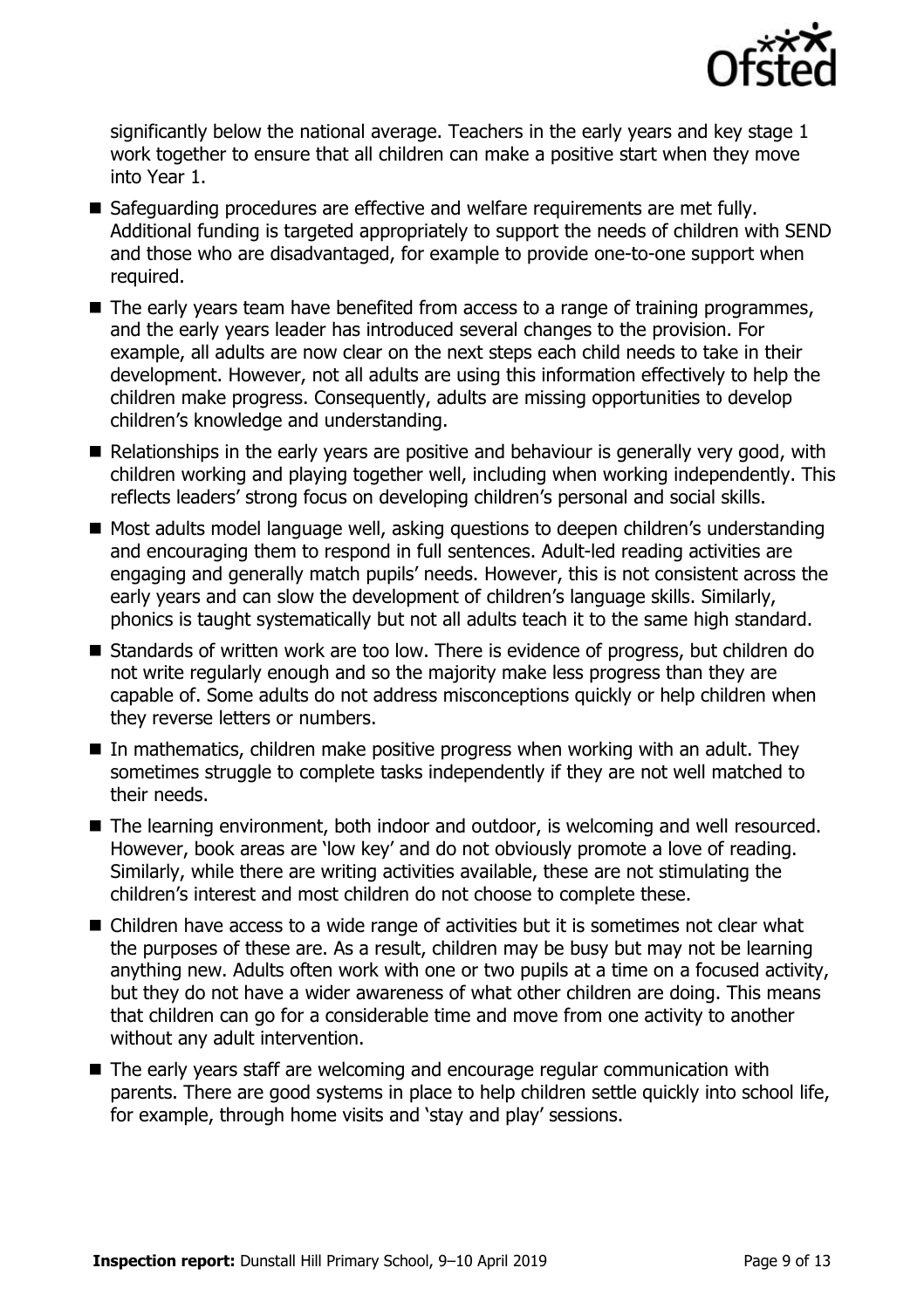

# **School details**

| Unique reference number | 142679        |
|-------------------------|---------------|
| Local authority         | Wolverhampton |
| Inspection number       | 10088452      |

This inspection of the school was carried out under section 5 of the Education Act 2005.

| Type of school                      | Primary                                            |
|-------------------------------------|----------------------------------------------------|
| School category                     | Academy sponsor-led                                |
| Age range of pupils                 | 3 to 11                                            |
| Gender of pupils                    | Mixed                                              |
| Number of pupils on the school roll | 407                                                |
| Appropriate authority               | Board of trustees                                  |
| Chair                               | Andrew Brocklehurst                                |
| <b>Headteacher</b>                  | Darryl Asbury                                      |
| Telephone number                    | 01902 556417                                       |
| Website                             | www.dunstallhillprimary.com                        |
| <b>Email address</b>                | dunstallhillprimaryschool@wolverhampton.g<br>ov.uk |
| Date of previous inspection         | Not previously inspected                           |

### **Information about this school**

- Dunstall Hill Primary School opened as an academy in May 2016 when it joined Perry Hall Multi-Academy Trust. The school is governed by the board of trustees supported by a local governing body.
- The school is led and managed by a senior team including the headteacher, head of school and an assistant headteacher.
- The school is growing in size. There are two classes in each year group except for Years 5 and 6, where there is currently one class per year group.
- Nursery children attend on a part-time basis from the age of three years. Children in Reception attend full-time.
- Pupils are from a wide range of minority ethnic backgrounds.
- Most pupils speak English as an additional language. Some pupils are at an early stage in learning English.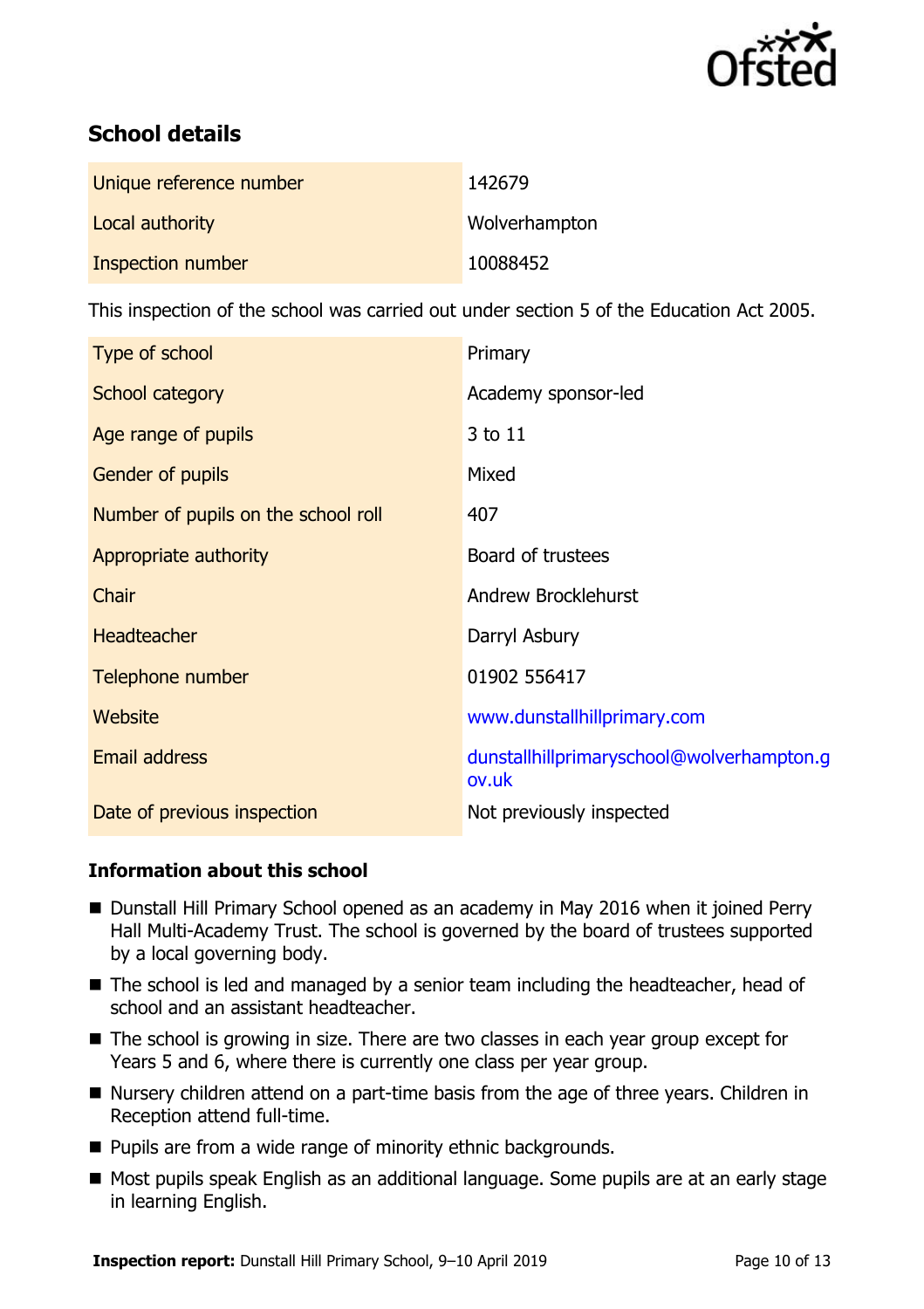

- The proportion of pupils with SEND is a little above the national average, as is the proportion of pupils who have an education, health and care plan.
- The proportion of pupils known to be eligible for the pupil premium is higher than that found nationally.
- **Pupil mobility is higher than the national average and several pupils join or leave the** school during the academic year.
- The school offers a breakfast club. The local governing body manages this provision.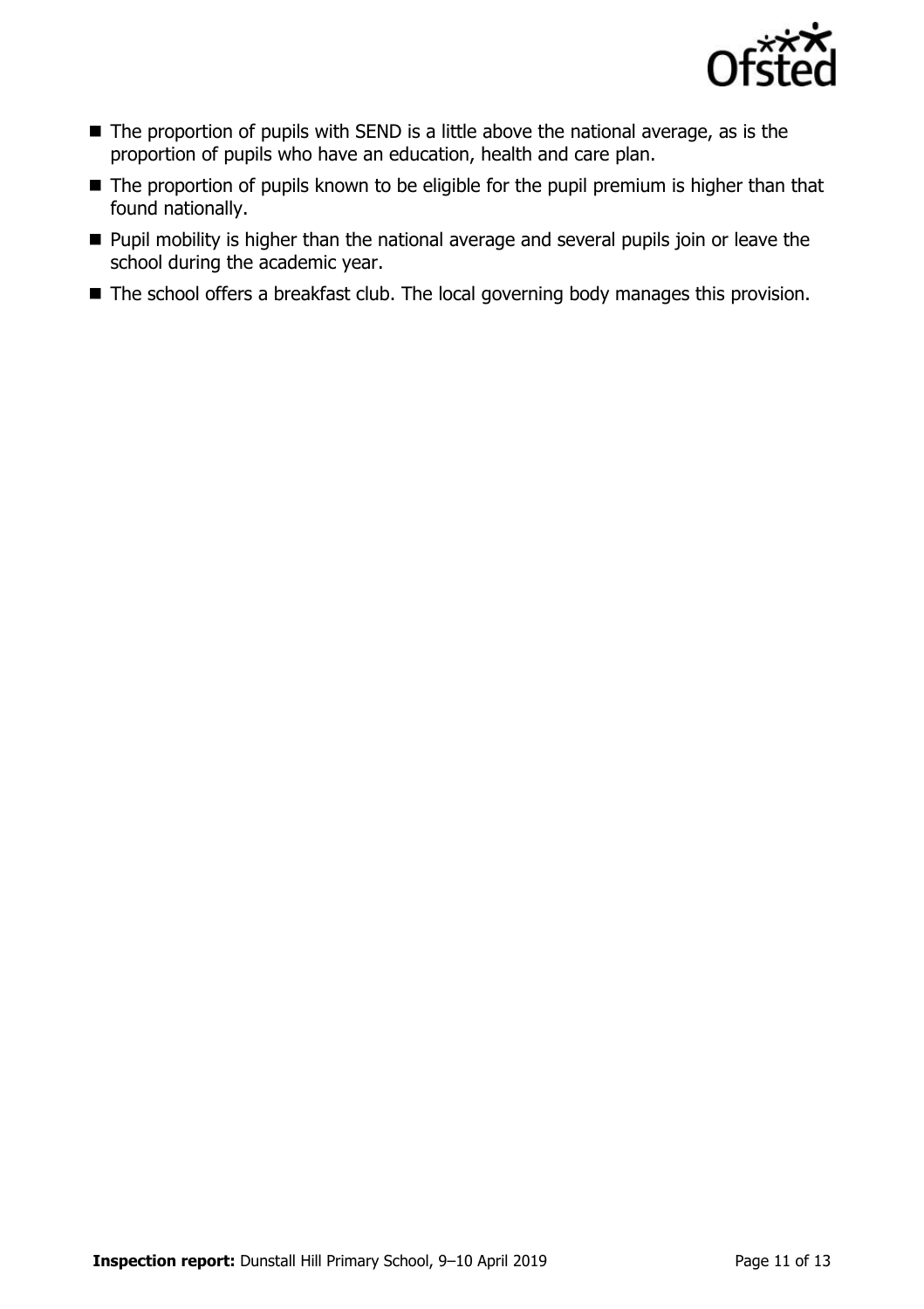

# **Information about this inspection**

- The inspectors observed pupils' learning in 29 lessons or small-group sessions. A number of these observations were undertaken jointly with a member of the senior leadership team.
- Inspectors looked at many examples of pupils' work and spoke to pupils formally and informally. One inspector listened to some pupils read. The inspectors observed pupils' behaviour at breaktime, lunchtime and around the school, as well as in lessons.
- Meetings were held with the trust's chief executive officer, headteacher, head of school, other leaders and members of staff. The lead inspector met with representatives of the board of trustees and local governing body, including the chair and vice-chair of the board of trustees.
- Inspectors looked at a wide range of documentation, including: the headteacher's termly leadership report to governors; school improvement plans; records relating to safeguarding and attendance; curriculum plans; minutes of governing body meetings; school performance data; and the school's website.
- Inspectors considered parents' opinions through speaking to some parents on the first day of the inspection; information from the school's own survey of parents and four free-text responses to Ofsted's online questionnaire, Parent View. There were insufficient responses to Parent View to include a full analysis.
- Inspectors also considered 37 responses to the pupil survey and 39 responses to the staff questionnaire.

#### **Inspection team**

| Catherine Crooks, lead inspector | Her Majesty's Inspector |
|----------------------------------|-------------------------|
| <b>Tracy Stone</b>               | Ofsted Inspector        |
| Devinder Riat                    | Ofsted Inspector        |
| <b>Mark Bailie</b>               | Ofsted Inspector        |